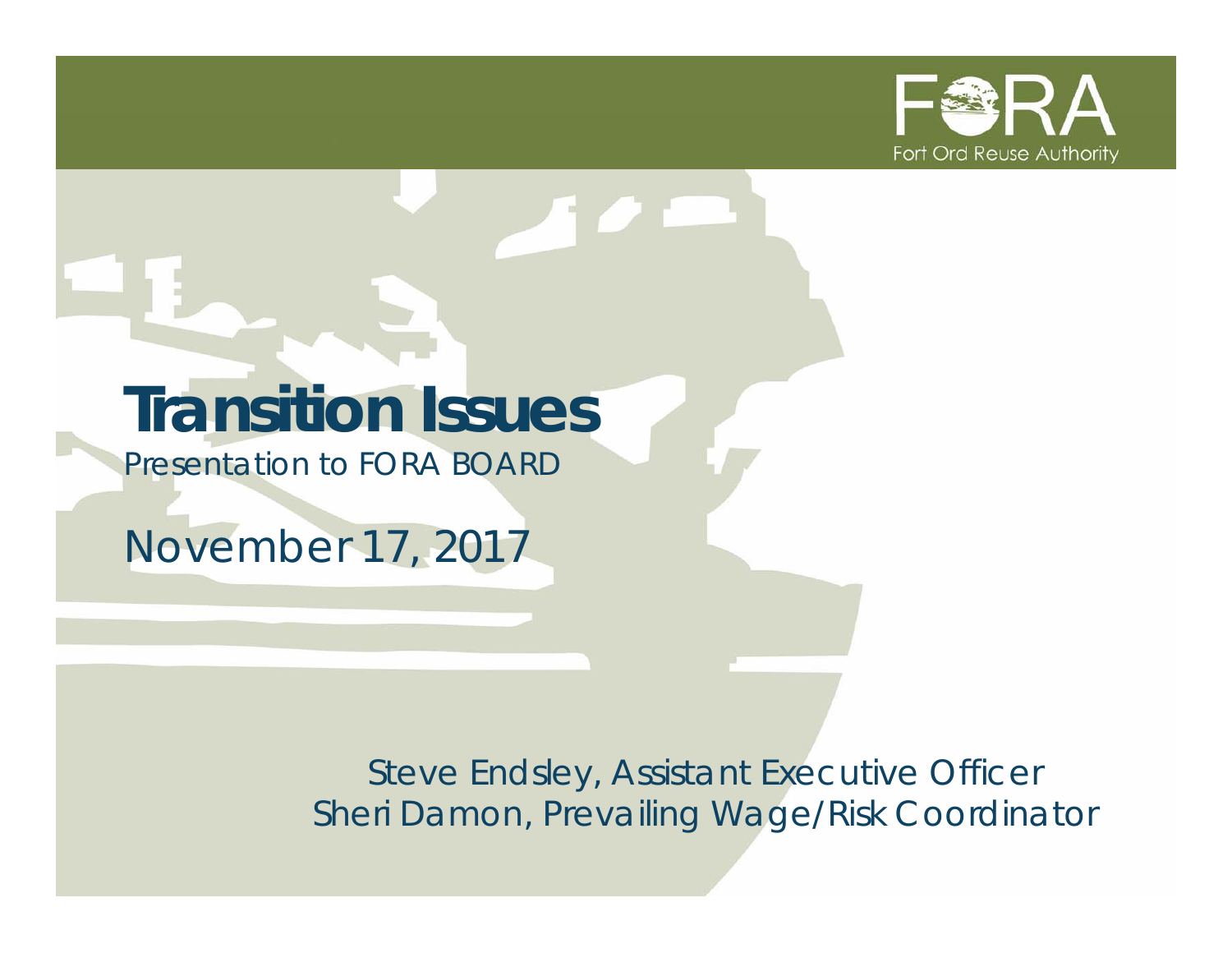### **Overview**



- 2<sup>nd</sup> Vote
- Clarification-Questions
	- Community Facilities District (CFD)
	- **Administrative Liabilities (CalPERS)**
	- **Filte Separate Separate Separate Separate Separate Separate Separate Separate Separate Separate Separate Separate Separate Separate Separate Separate Separate Separate Separate Separate Separate Separate Separate Separate**

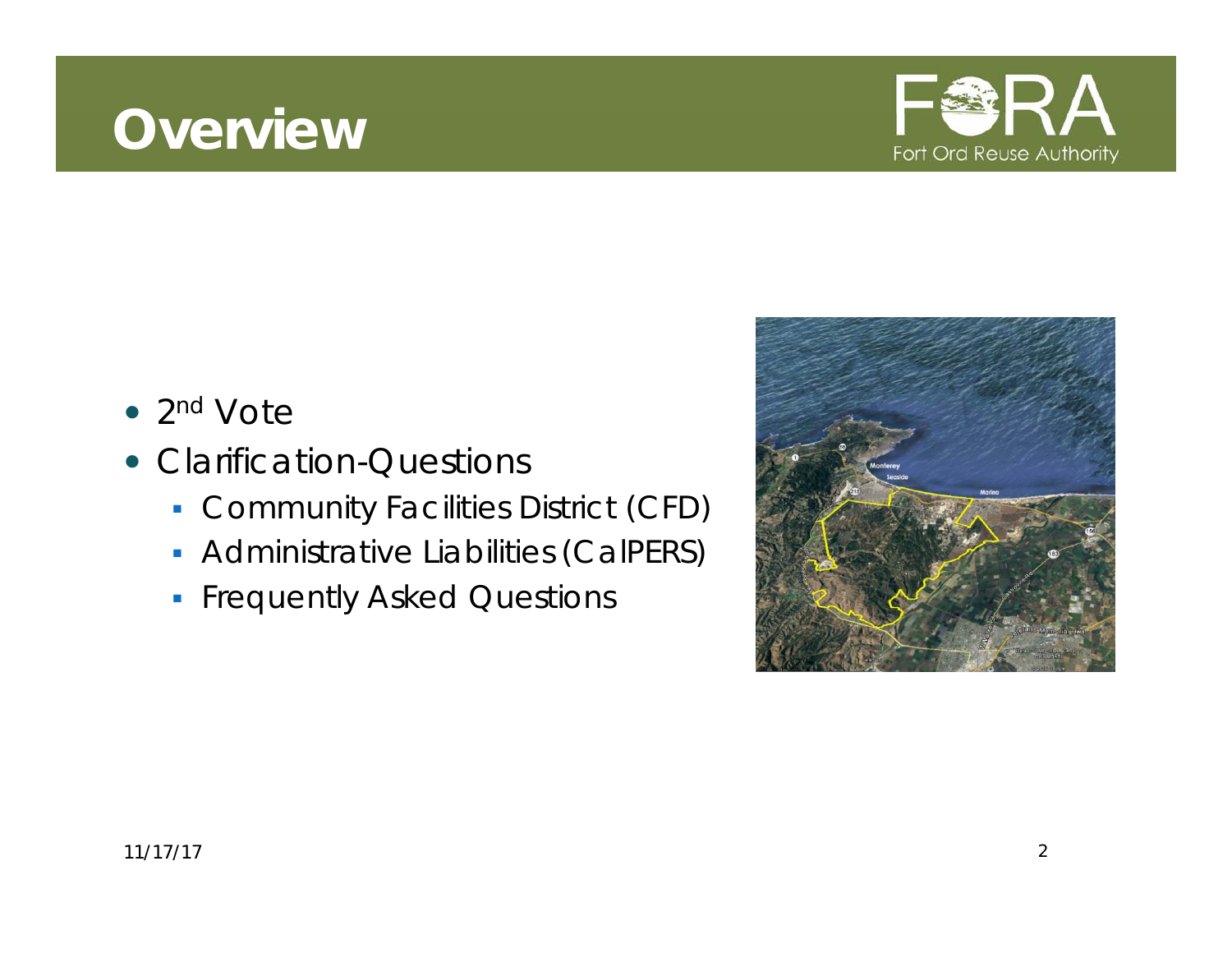



- **Create single entity successor (JPA)**
- Seek extension of CFD/powers for successor
- **Utilize Implementation Agreement/Percentage assignment for jurisdiction's fair and equitable contribution to successor to complete FORA program**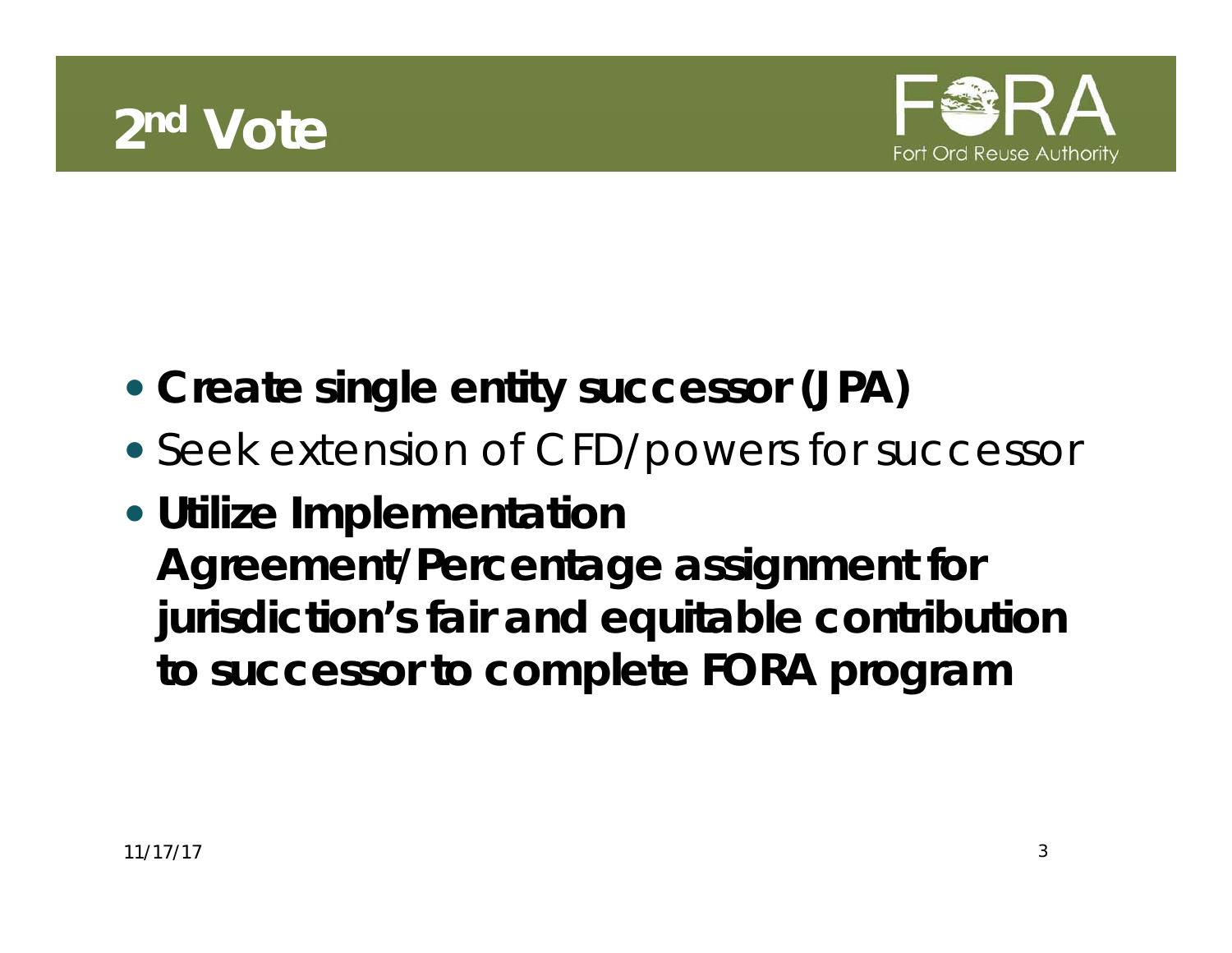# **Funding Obligations**



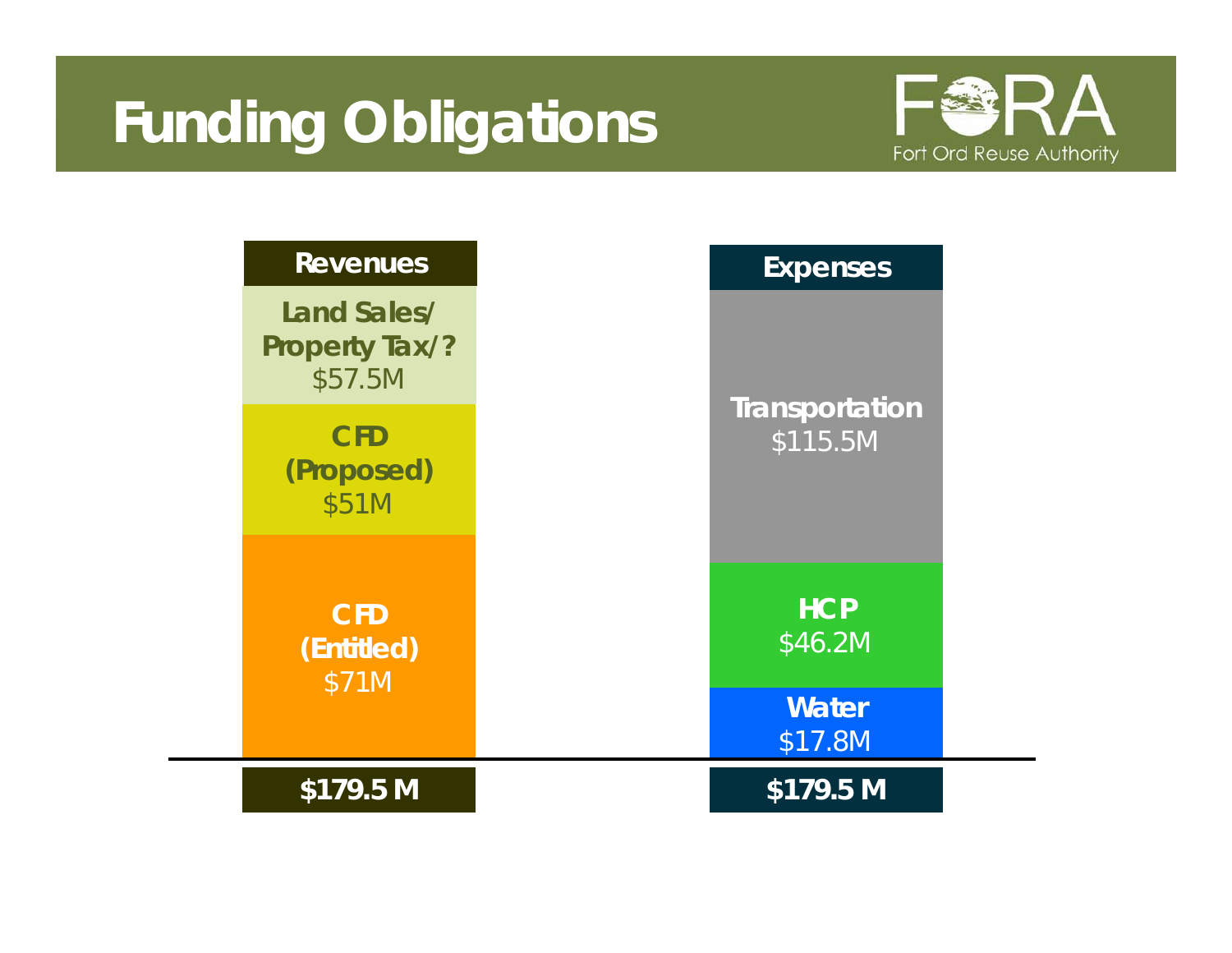

# 1. There must be a language mistake on the end date of the CFD, do we even need legislation?

A: Yes.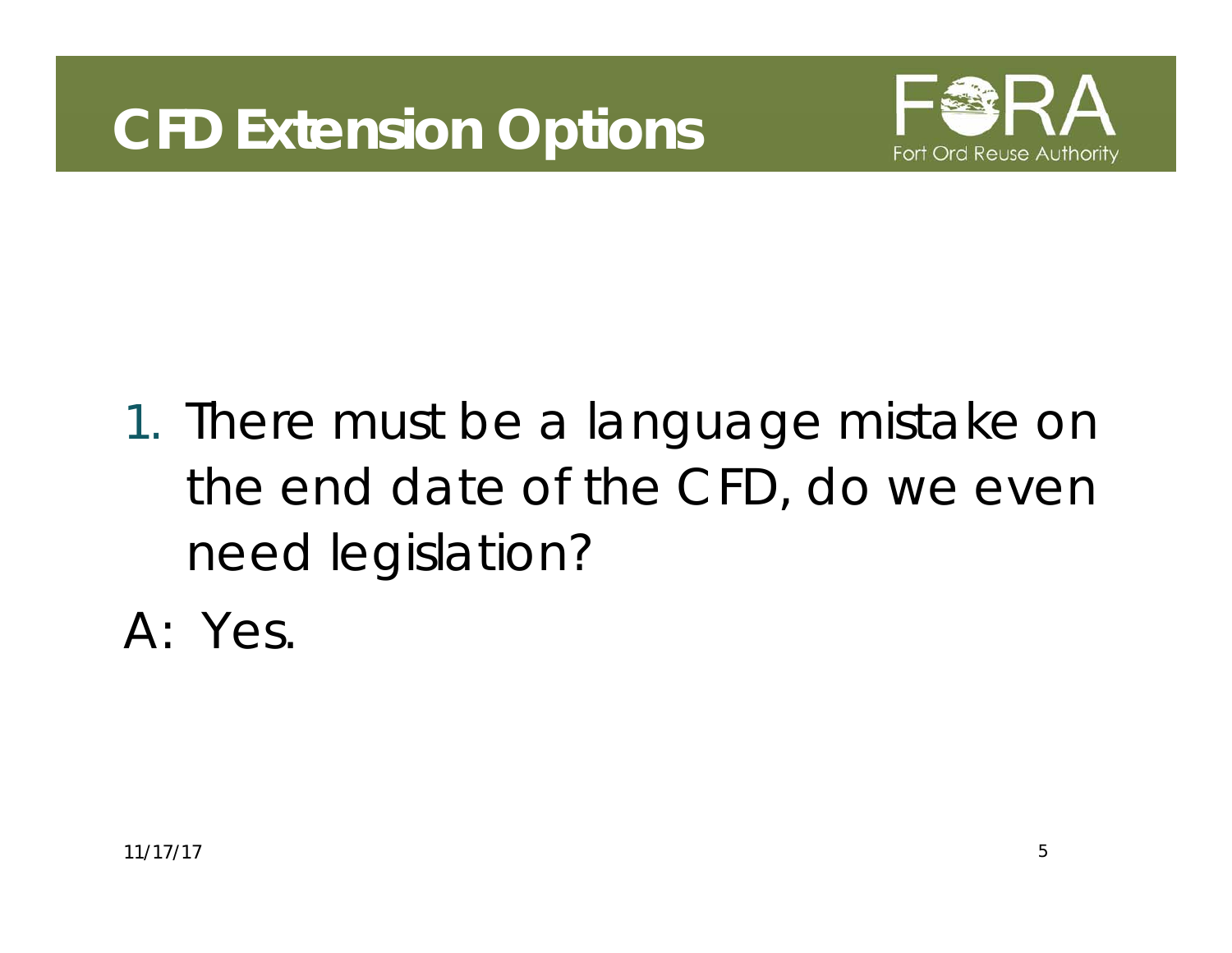

"Per Section 53321(d) of the Act, Special Taxes shall not be levied after Fiscal Year 2013-14 or the termination of FORA, whichever is later, but in no circumstances shall the Special Tax be levied later than calendar year 2051."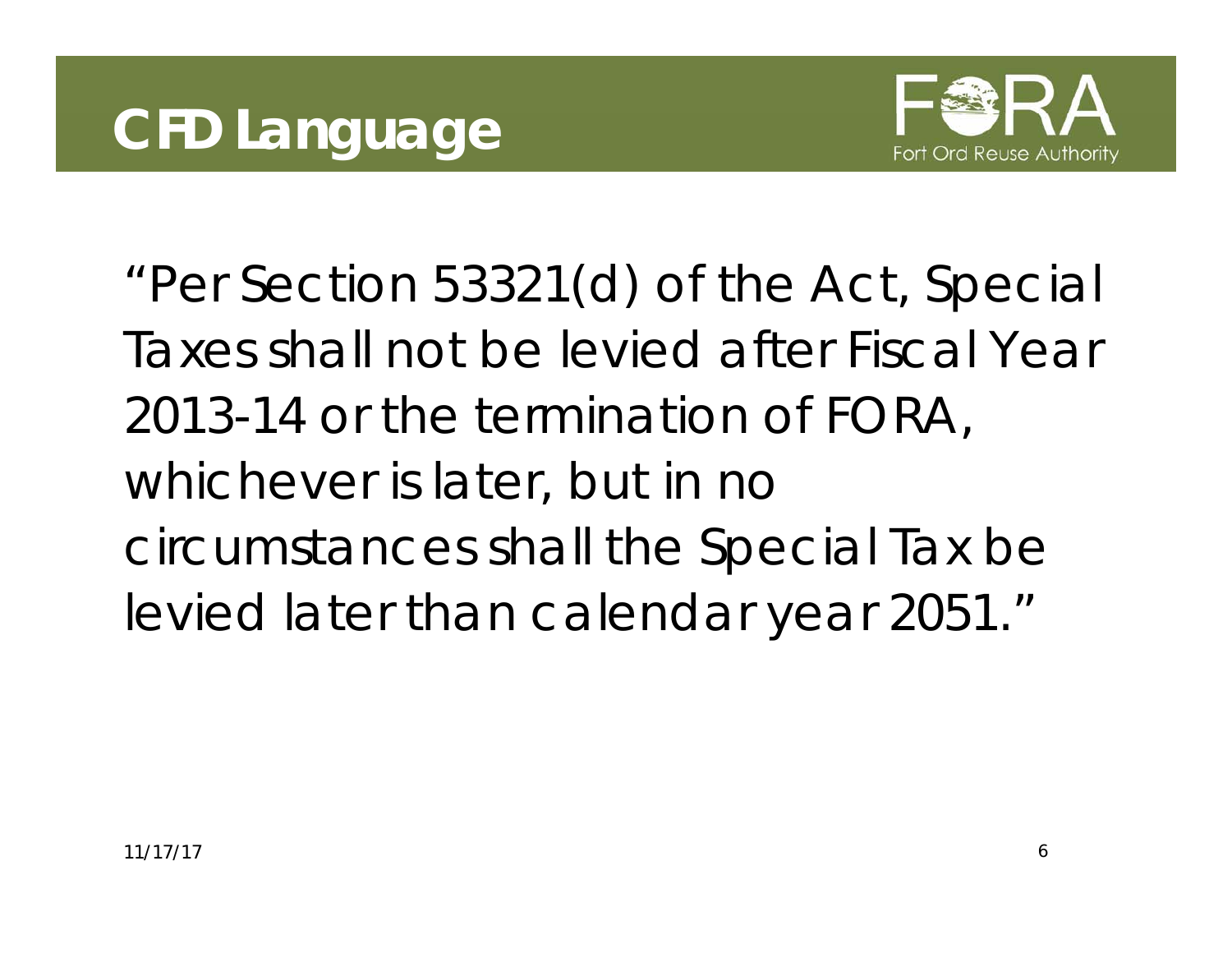

## 1. Extend FORA Act

A. **Extend and Amend** FORA Act to address community concerns, thus extending the current CFD by changing FORA's termination date.

For Example:

FORA Lite (only member jurisdictions) FORA Shell (retaining financing powers and limited participation: reduced staffing) Eliminate unanimous first vote rule? Consistency Oversight Adjustment?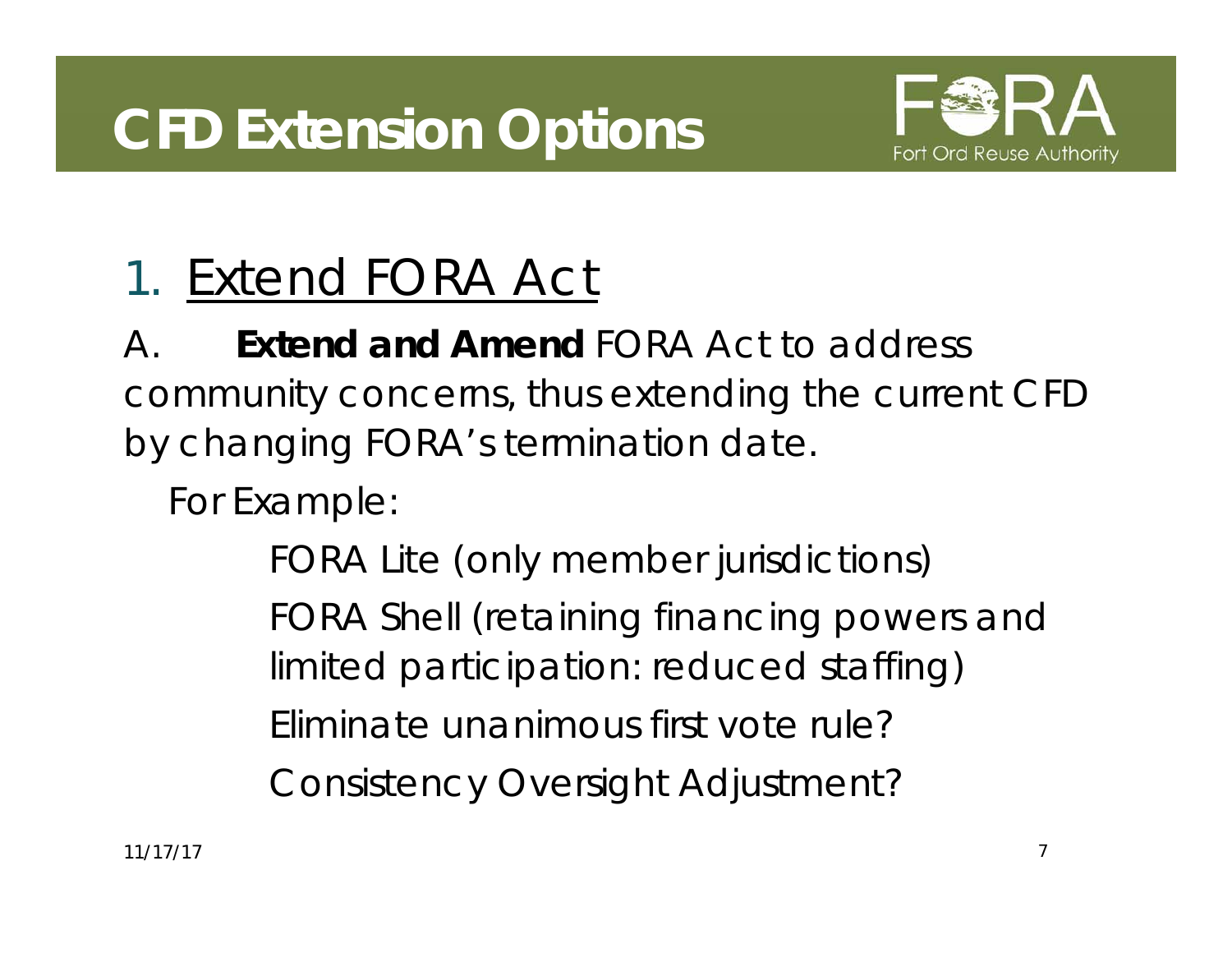

- 1. Vote and Amend Mello Roos
- 2. Two Issues:
	- a. End Date of CFD. The end date ambiguity is found in the formation documents (Notice of Special Tax and Ordinance 02-01 and 05- 01), it would most likely require **a vote** to fix the ambiguity and extend end date to 2051.
	- b. Transfer Process. If End Date is extended and FORA is dissolved, the Mello Roos statute must be amended to provide a transfer process from FORA to successor(s).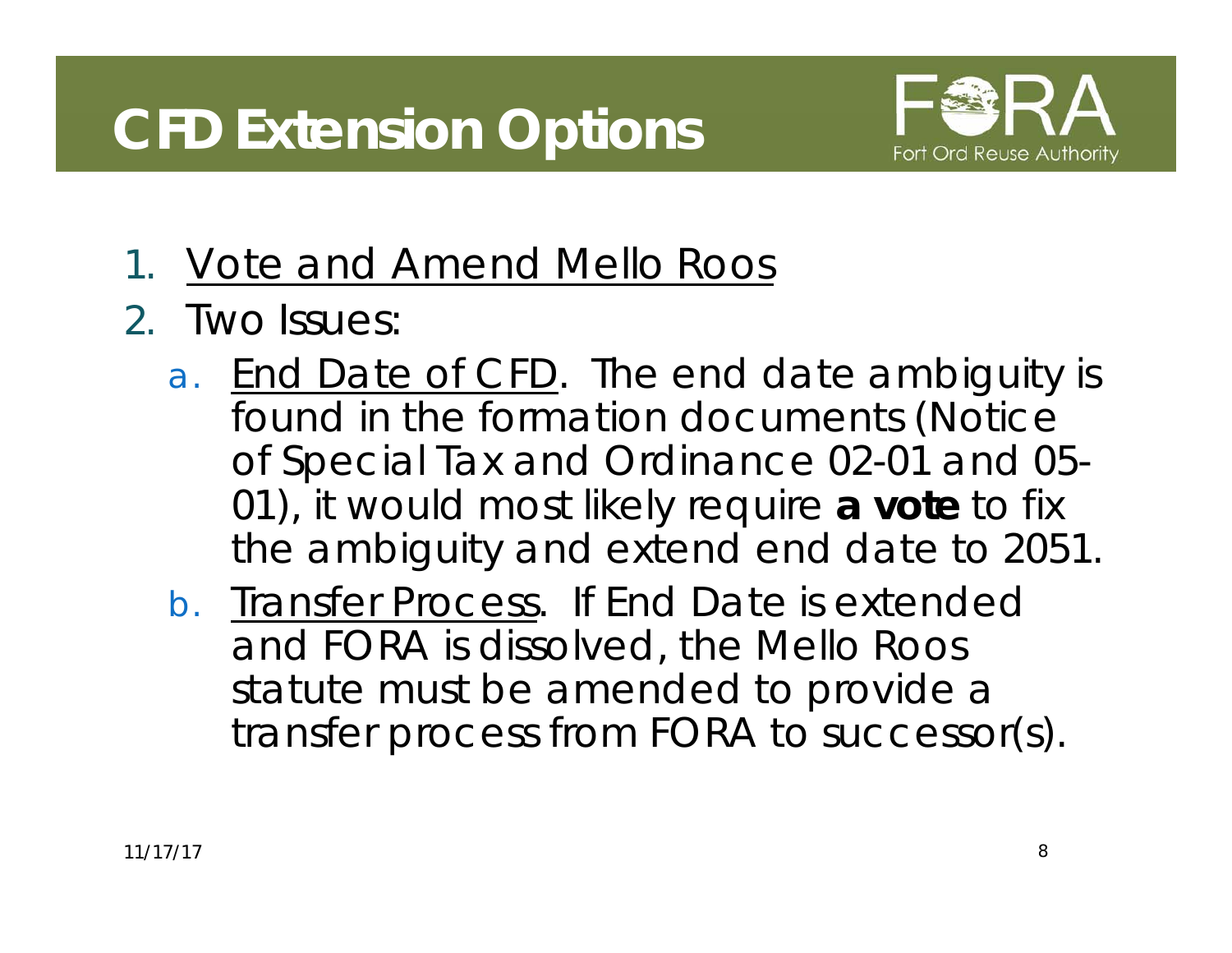

|                  |                        |                            | <b>FORA Program</b> |               |                            |              |
|------------------|------------------------|----------------------------|---------------------|---------------|----------------------------|--------------|
|                  | <b>Future Buildout</b> |                            | (Buildout)          | <b>Voting</b> |                            | <b>Admin</b> |
| Carmel           |                        |                            |                     | 8%            | $\mathcal{L}$              | 538,462      |
| County           | 16%                    | $\boldsymbol{\mathsf{S}}$  | 28,720,000          | 23%           | $\frac{1}{2}$              | 1,615,385    |
| <b>CSUMB</b>     | $0\%$                  | $\boldsymbol{\mathsf{S}}$  |                     | 0%            | $\boldsymbol{\mathsf{S}}$  |              |
| Del Rey          |                        |                            |                     |               |                            |              |
| Oaks             | 13%                    | $\boldsymbol{\mathcal{L}}$ | 23,335,000          | 8%            | $\boldsymbol{\mathsf{S}}$  | 538,462      |
| Marina           | 37%                    | $\frac{1}{2}$              | 66,415,000          | 15%           | $\boldsymbol{\mathsf{S}}$  | 1,076,923    |
| Monterey         | 0%                     | $\boldsymbol{\mathcal{L}}$ |                     | 8%            | $\mathcal{L}$              | 538,462      |
| Pacific          |                        |                            |                     |               |                            |              |
| Grove            |                        | $\boldsymbol{\mathcal{L}}$ |                     | 8%            | $\boldsymbol{\mathsf{S}}$  | 538,462      |
| Salinas          |                        | $\mathcal{S}$              | -                   | 8%            | $\boldsymbol{\mathsf{S}}$  | 538,462      |
| <b>Sand City</b> |                        | $\boldsymbol{\mathcal{L}}$ |                     | 8%            | $\boldsymbol{\mathsf{\$}}$ | 538,462      |
| Seaside          | 29%                    | $\boldsymbol{\mathsf{S}}$  | 52,055,000          | 15%           | $\mathcal{L}$              | 1,076,923    |
| <b>UC MBEST</b>  | 5%                     | $\frac{1}{2}$              | 8,975,000           | 0%            | $\boldsymbol{\mathsf{S}}$  |              |
| <b>Totals</b>    | 100%                   |                            | \$179,500,000       | 100%          |                            | \$7,000,002  |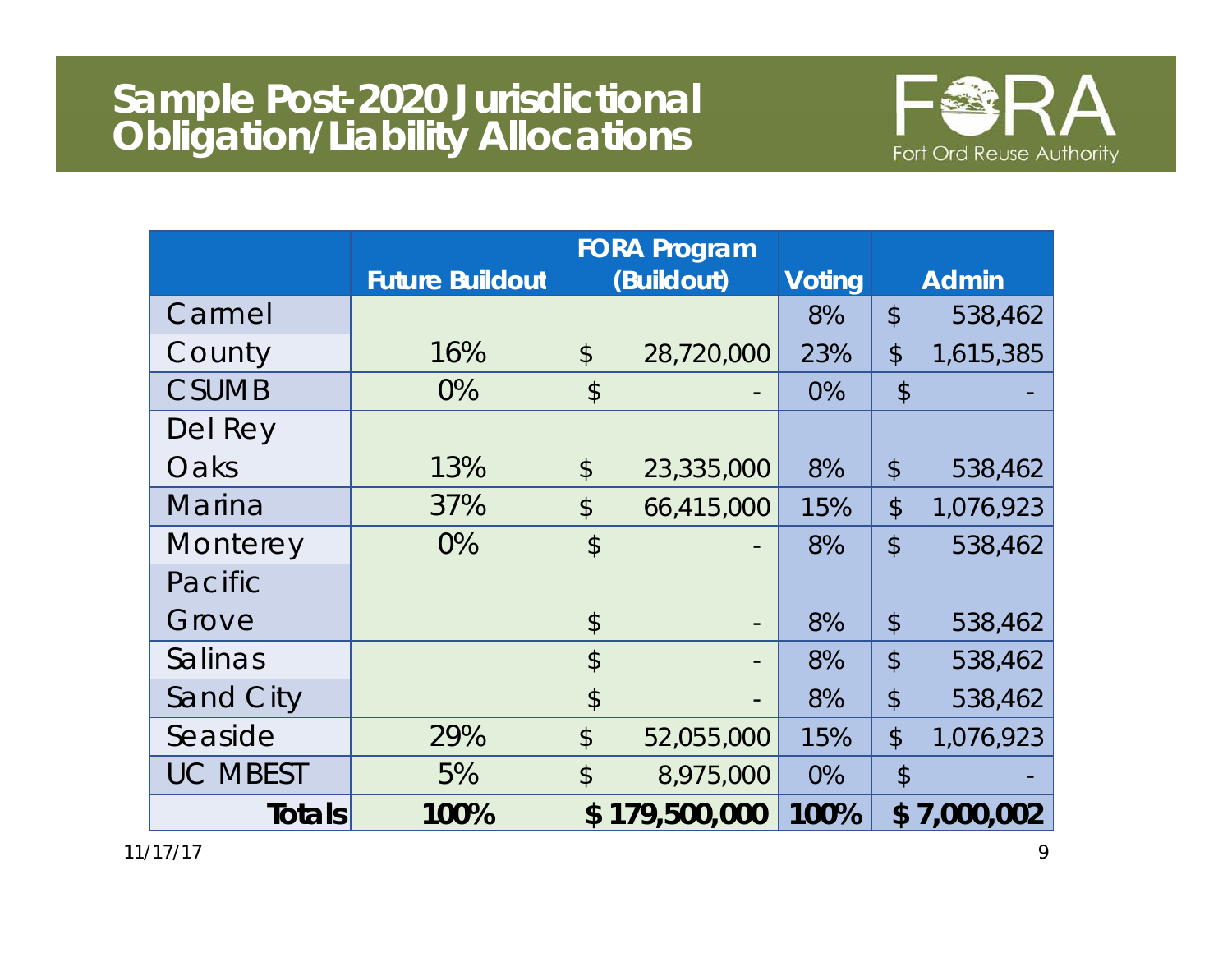# **Sample Post-2020 Jurisdictional Administrative (CalPERS) Liability Allocations**



|                      | Vote % | \$1,000,000  | \$7,000,000    | \$0    |
|----------------------|--------|--------------|----------------|--------|
| Carmel               | 7.69%  | \$76,923.08  | \$538,461.54   | \$0.00 |
| County               | 23.08% | \$230,769.23 | \$1,615,384.62 | \$0.00 |
| <b>CSUMB</b>         | 0.00%  | \$0.00       | \$0.00         | \$0.00 |
| Del Rey Oaks         | 7.69%  | \$76,923.08  | \$538,461.54   | \$0.00 |
| Marina               | 15.38% | \$153,846.15 | \$1,076,923.08 | \$0.00 |
| Monterey             | 7.69%  | \$76,923.08  | \$538,461.54   | \$0.00 |
| <b>Pacific Grove</b> | 7.69%  | \$76,923.08  | \$538,461.54   | \$0.00 |
| <b>Salinas</b>       | 7.69%  | \$76,923.08  | \$538,461.54   | \$0.00 |
| <b>Sand City</b>     | 7.69%  | \$76,923.08  | \$538,461.54   | \$0.00 |
| Seaside              | 15.38% | \$153,846.15 | \$1,076,923.08 | \$0.00 |
| <b>UC MBEST</b>      | 0.00%  | \$0.00       | \$0.00         | \$0.00 |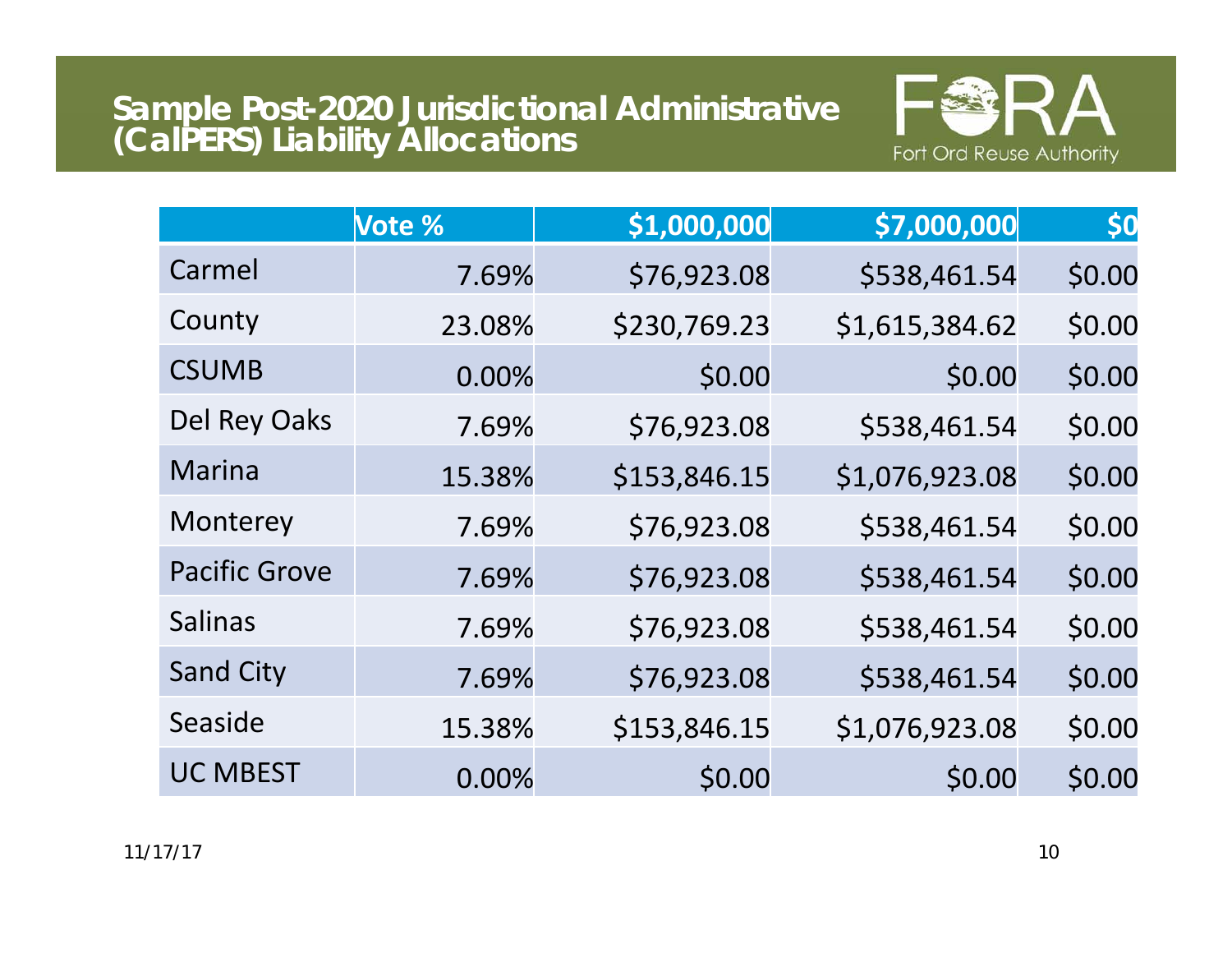**Frequently Asked Questions**



#### **Updated Frequently Asked Questions on FORA Transition Web Page http://www.fora.org/TTF/Additional/FORA\_Tran sitionPlanning-FAQs\_Summary\_102417.pdf**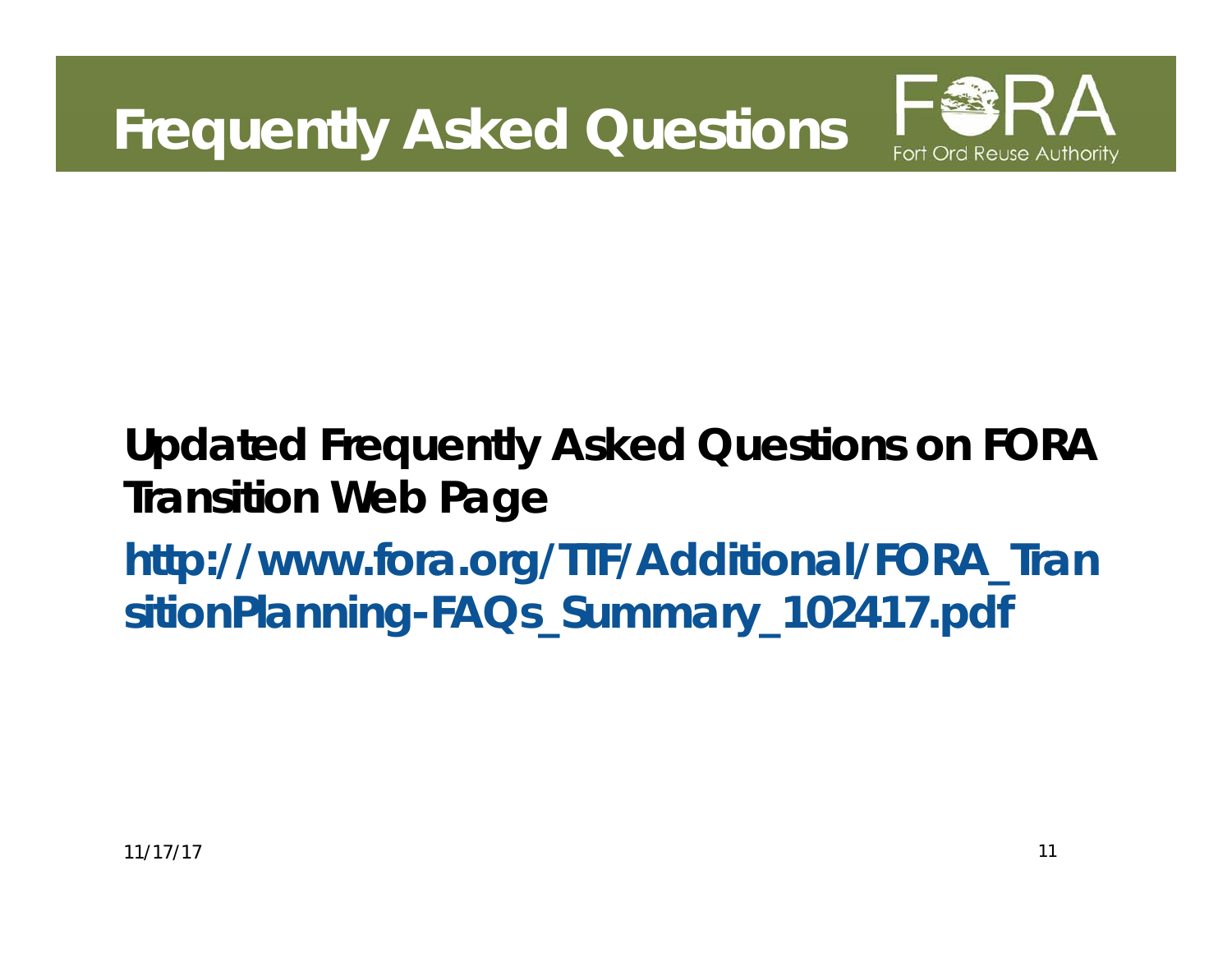



- **Create single entity successor (JPA)**
- Seek extension of CFD/powers for successor
- **Utilize Implementation Agreement/Percentage assignment for jurisdiction's fair and equitable contribution to successor to complete FORA program**